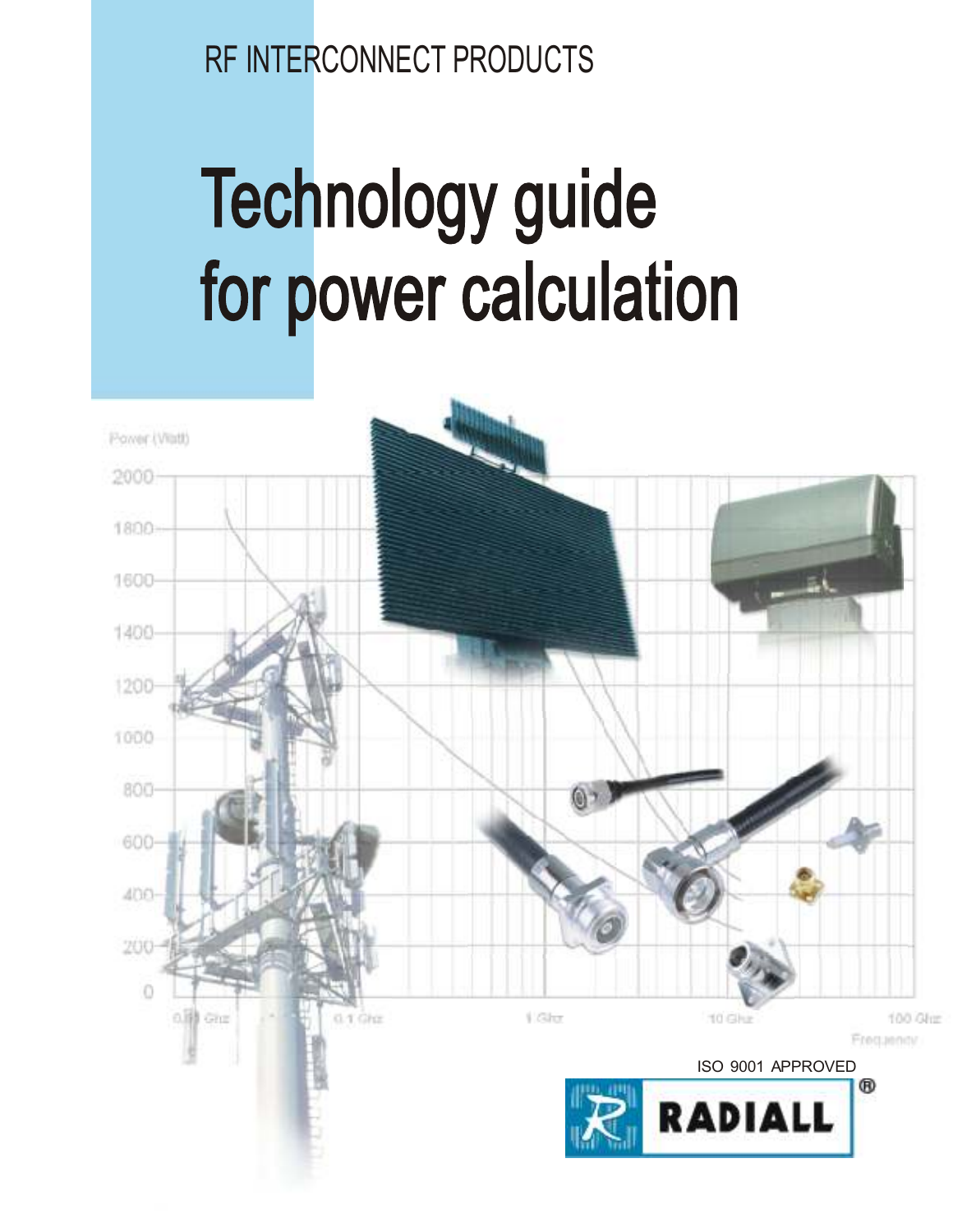

The maximum power conveyed through a coax connector is limited by two factors : **heat** and **dielectric strength**.

#### **I - MAXIMUM PERMISSIBLE HEAT POWER II - DIELECTRIC STRENGTH**

The connector temperature becomes stable at about a value for which the heat generated by the dissipated power is equal to the heat released by the connector as radiation, conduction and convection.

Such temperature must remain lower than the acceptable limit for each material in the connector. This determines the "**maximum permissible heat** 

**power**".

Part of the power conveyed through the connector turns Beyond a power threshold, the electrical field inside the<br>
into heat due to the dielectric and ohm losses of the connector causes the materials to wear out or fail ear connector causes the materials to wear out or fail early. materials involved. This factor defines the "**maximum permissible voltage withstand power**".



*Test bench*

#### **DEFINITIONS**

- $Z_c$ system's characteristic impedance () C<sub>R</sub>
- **P**
- **Umax** maximum voltage : in V
- $C$ **F (frequency correction)**: this takes into account dielectric that varies according to the frequency.
- $C_T$ **(temperature correction)** : this takes into account the external environment temperature<br>and its impact on radiation and convection. This<br>coefficient is calculated for infinitely long specific reference. revolution symmetry structures. Therefore, it does not apply to panel receptacles. However, even in this case, it provides a conservative approach.
- (VSWR correction) : this takes into account any standing waves present in the power transmission power in watts. This is the peak power in pulse line. It is the system's V.S.W.R., but not the systems connector's V.S.W.R. For instance, in the case of a line operating in open or short circuit, the power present at each point of the connector can be multiplied by 4.
- **C<sup>A</sup> the skin effect and the dissipation part in the C<sub>A</sub> (altitude correction)**: this takes into account the dielectric that varies according to the frequency convection decrease when the pressure drops, for instance in a non-pressurized area of a plane.

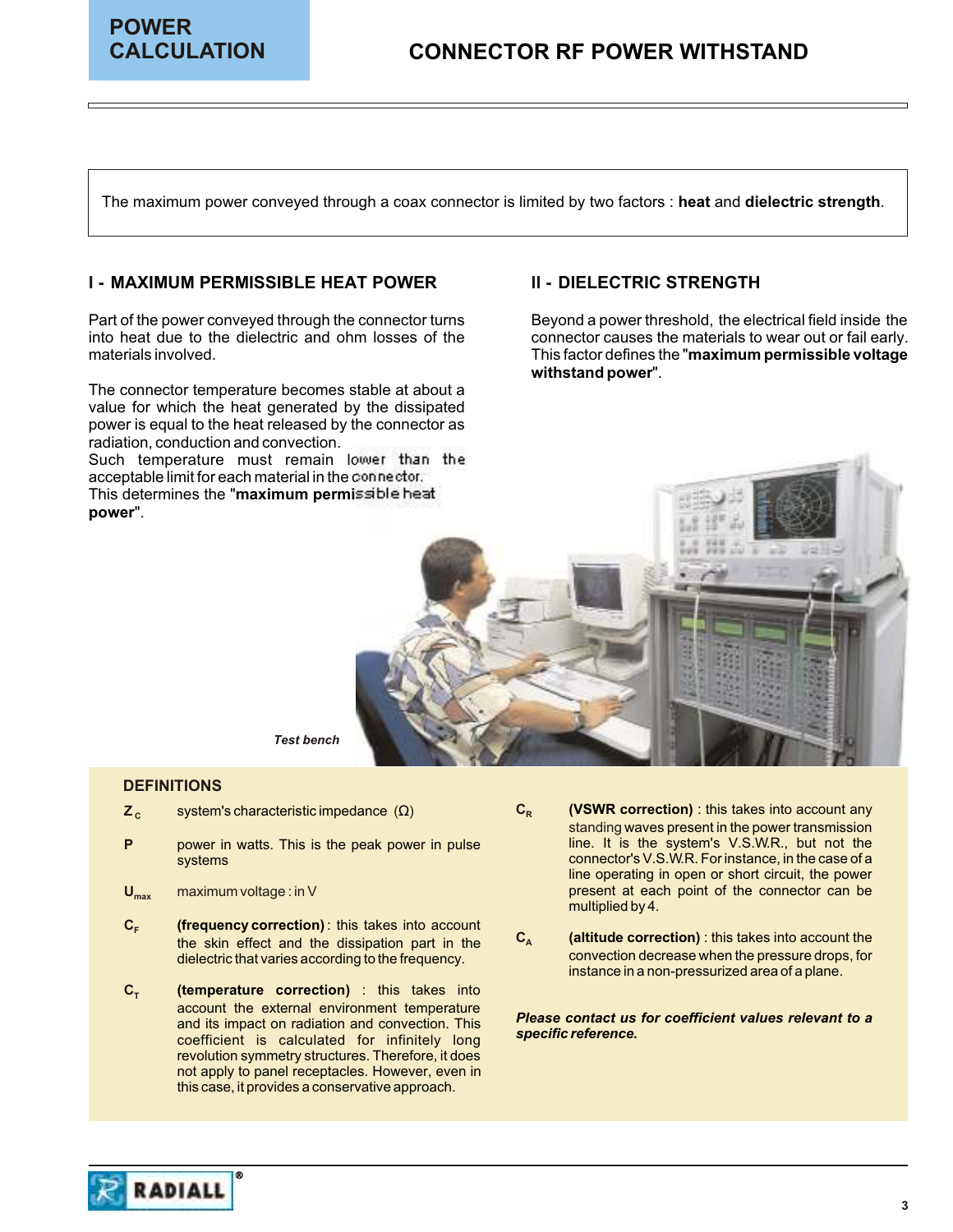#### **I - MAXIMUM PERMISSIBLE HEAT POWER**

several parameters : *actual product usage environment. It is therefore* 

#### **1 - Internal Heat Generation**

*Parameters :*

- · Base materials and plating resistivity
- · Contact area resistivity
- · Dissipation in dielectric materials (Teflon, polypropylene, epoxy, etc.)
- · Usage frequency
- · Conveyed power and waveform
- · Presence of standing waves

#### *The higher these parameters, the higher the amount of heat released.*

#### **2 - Heat Released in the Surrounding Environment** Several approaches are possible :

- 
- Outside surface emissivity (gold plated, passivated surfaces)
- (heat bridges, panels, etc.)<br>• Air flow (free or forced convection, connector and
- 
- Temperature and pressure of the surrounding approach.
- Heat release path from the connector core to the follows : outside.

*parameters increases, except for the temperature that has the opposite effect. us to get a value for a specific reference.*

*Parameters :*

- Solder temperature at the center contact and ground contact
- Dielectric materials used in the connector and cable (Teflon, polypropylene, epoxy, etc.)
- 
- 

**MAXIMUM PERMISSIBLE HEAT POWER** *To determine the maximum permissible allowed heat power, it is necessary to know precisely the internal*  The maximum permissible heat power depends upon *components of the connectors and cables, as well as the essential that customer and supplier work together.*



*Simulation software*

Parameters :<br> **A)** SIMPLE APPROACH : This approach provides some<br> **A)** SIMPLE APPROACH : This approach provides some • Heat exchange on the surface with the outside<br>• Outside surface emissivity (gold plated,<br>• Outside surface emissivity (gold plated,<br>series and their typical internal components.

passivated surfaces)<br>Cuality of thermal bonds with surrounding parts based on simple calculation models confirmed with some based on simple calculation models confirmed with some<br>tests.

Air flow (free or forced convection, connector and This is an indicative approach. It should be completed<br>cable position) with a more realistic, theoretical or experimental with a more realistic, theoretical or experimental

environment **The maximum conveyable power value is calculated as a set of the maximum conveyable power value is calculated as** 

- **a** Find the reference power  $P_{RFF}$ <sup>\*</sup> **The heat is released better when any of the above and a Find the reference power P<sub>REF</sub><br><b>parameters increases, except for the temperature** and *Refer to the tables in the following pages or contact*
- **b** Calculate correction factors \* **3 - Calculate correction factors Permissible Temperature Limits :** *See formulas in the following pages*
	- c **Calculate the product of all these terms** \*  $P = P_{REF} \times C_F \times C_T \times C_R \times C_A$

cable (Teflon, polypropylene, epoxy, etc.) In the case of a repeated pulse signal, the power (P)<br>Calculated by the above formula is an average power. In calculated by the above formula is an average power. In calculated by the above formula is an average power. In • Material creeping or strain relief temperature such a case, check that the peak voltage remains acceptable.

> *Note : This is a rough calculation approach. It does not replace experimentation in the real world.*

*\* see definitions page 3*

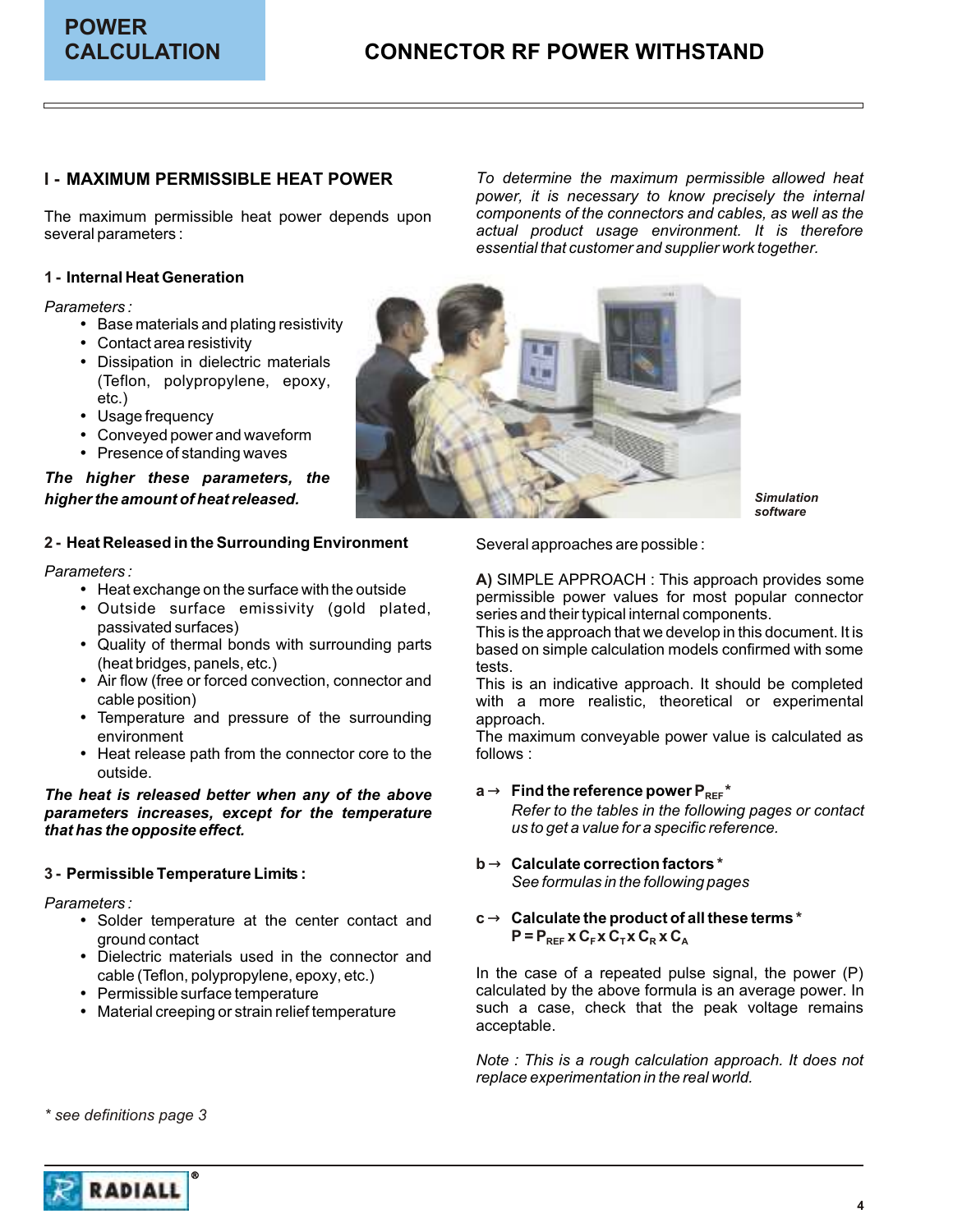**B)** REALISTIC THEORETICAL APPROACH : This approach uses developed models, such as finite element **dielectric)** methods. This requires having an accurate knowledge of This is a well-known phenomenon : as pressure drops,<br>the connector's environment and the material This is a well-known phenomenon : as pressure drops,<br>characteristics. This is a lengthy and costly approach it characteristics. This is a lengthy and costly approach. It all a disruptive voltage falls. It dips to a minimum for a critical care where experimentation is value of the pressure multiplied by the distance between can be used in difficult cases where experimentation is value of the pressure multiplied by the distance between can be used in difficult cases where experimentation is the electrodes. It then increases for very low pressu too complex. It also requires experimental adjustments and the electrodes. It then increases for very low pressure.<br>but in conditions, that are more accessible to The variation of the disruptive voltage according to the but in conditions that are more accessible to experimentation.

**C)** EXPERIMENTALAPPROACH: The actual application is implemented using a specific material. Such an avaianche effect). The disruptive voltage is then directly i<br>experimental approach is usually carried out by the final related to the number of gas molecules between both experimental approach is usually carried out by the final electrodes. This number is proportional to the product of user.

#### **II - DIELECTRIC STRENGTH**

#### **1 - The dielectric strength is based on some parameters**

The insulation breakdown and the corona effect depend<br>on the electric field inside the coax line. The type and **dielectric**) consequences of the breakdown may vary according to<br>
the dielectric materials. In the case of a solid insulator, the more complex rules. Electrons present between both<br>
breakdown will destroy the dielectric, which causes a breakdown will destroy the dielectric, which causes a conductors are driven by the alternating electromagnetic conductive path to occur along the

vacuum in the dielectric may<br>c a u s e l o c a l f i e l d<br>reinforcements. This may lead electrons colliding with gas<br>molecules or conductors. It<br>requires minimum kinetic to partial discharges. Over<br>time, such discharges will energy. The electron loss is<br>erode the dielectric and cause the specific structure of electron loss is erode the dielectric and cause the dielectric and cause the result of electrons being spread and drained insulator, the breakdown is not through conductors. The necessarily destructive. Such breakdown occurs when breakdown occurs when breakdown will occur breakdown will occur breakdown occurs when<br>depending on ambient produced than used. This depending on ambient pressure, type of gas, opposite produced than used. This is expressed by the surface cleanliness and line Townsend criteria. sharp edges ; micro geometry : surface finish, burrs). All of these phenomena have a complex dependency upon frequency.

## 2 - Dielectric strength and pressure effect (air

pressure follows the Paschen law. It provides that for a breakdown to occur, shocks between gas molecules and electrons must cause the electrons to multiply (the avalanche effect). The disruptive voltage is then directly the pressure by the distance between both electrodes. In the case of coax connectors, the field is not homogeneous and the Paschen law does not apply

directly. However, it provides a qualitative assessment of the disruptive voltage according to the pressure.

## The insulation breakdown and the corona effect depend **3 - Dielectric strength and frequency effect (air**

conductive path to occur along the field.<br>
carbonized walls of the arc The breakdown comes from the simultaneous<br>
the breakdown occurrence of the electron production phenomenon<br>
threshold is not reached. threshold is not reached,<br>vacuum in the dielectric may be a large structure of the electron loss phenomenon. The electron vacuum in the dielectric may



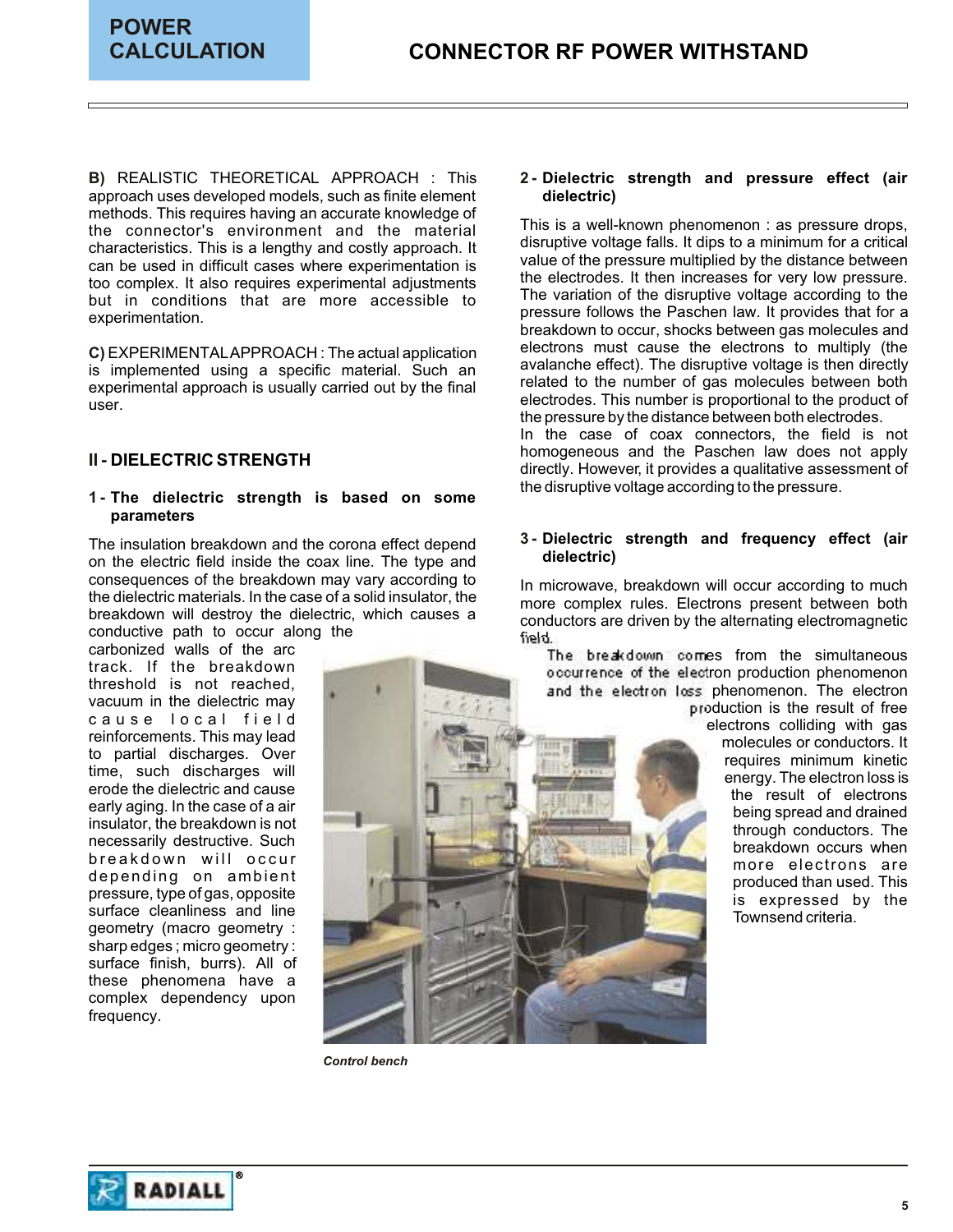At ambient pressure, the average free travel of electrons is very small, and there are many shocks but they are not The presence of mismatches at various points in a line<br>effective for electron production. The presence of mismatches at various points in a line<br>at a high voltage that is practically independent from the at a high voltage that is practically independent from the the electrical field locally. The maximum voltage at any frequency.



*Test installation*

At low pressure, the average free travel of electrons and in Just check that the maximum voltage does not increases. Electrons gain kinetic energy and ionize gas exceed the permissible value for the series by molecules more effectively. The breakdown voltage then following this formula : falls to a minimum. At this minimum, there are two phenomena regarding the influence of frequency. First, if frequency is low and rising, the breakdown will occur at increasingly lower voltage levels (less electron drainage by the conductors). Then, if frequency keeps rising, the breakdown will occur at a higher voltage (because the electron oscillation magnitude becomes too low to ionize electron oscillation magnitude becomes too low to ionize The derating coefficient from the following table<br>the gas molecules effectively).

For the range of distance between conductors in the connectors, note that a frequency increase does not have any influence at high pressure and it actually improves the dielectric strength at low pressure. This latest effect can not be quantified in a simple way.



#### **4 - Dielectric strength and V.S.W.R.**

point will therefore be :

$$
U_{\text{max}} = U_{\text{inci}} \cdot \frac{2 \text{ V.S.W.R.}}{\text{V.S.W.R.} + 1}
$$

Where V.S.W.R. is the V.S.W.R. of the system and  $\mathsf{U_{\mathsf{inci}}}\mathsf{is}\,$ the incident voltage.

 $U_{\text{max}}$  will have to be compared to the maximum permissible voltage for the connector.

#### **How to calculate a maximum withstand voltage 5 -**

#### **At ambient pressure : a)**

$$
U_{\text{max}} = \frac{2 \text{ V.S.W.R.}}{\text{V.S.W.R.} + 1} \cdot \sqrt{P \times Z_c}^*
$$

#### b) At any other pressure :

must be applied to the maximum permissible voltage.

| Pression<br>(mbar) | <b>Derating</b> | <b>Altitude</b><br>(feet) | <b>Altitude</b><br>(km) |
|--------------------|-----------------|---------------------------|-------------------------|
| 1,000              |                 |                           |                         |
| 480                | 0.5             | 20,000                    | 6                       |
| 200                | 0.25            | 40,000                    | 12                      |
| 80                 | 0.12            | 60,000                    | 18                      |
| 59                 | 0.10            | 70,000                    | 21                      |

*\* see definitions page 3*

*Anechoïd chamber*

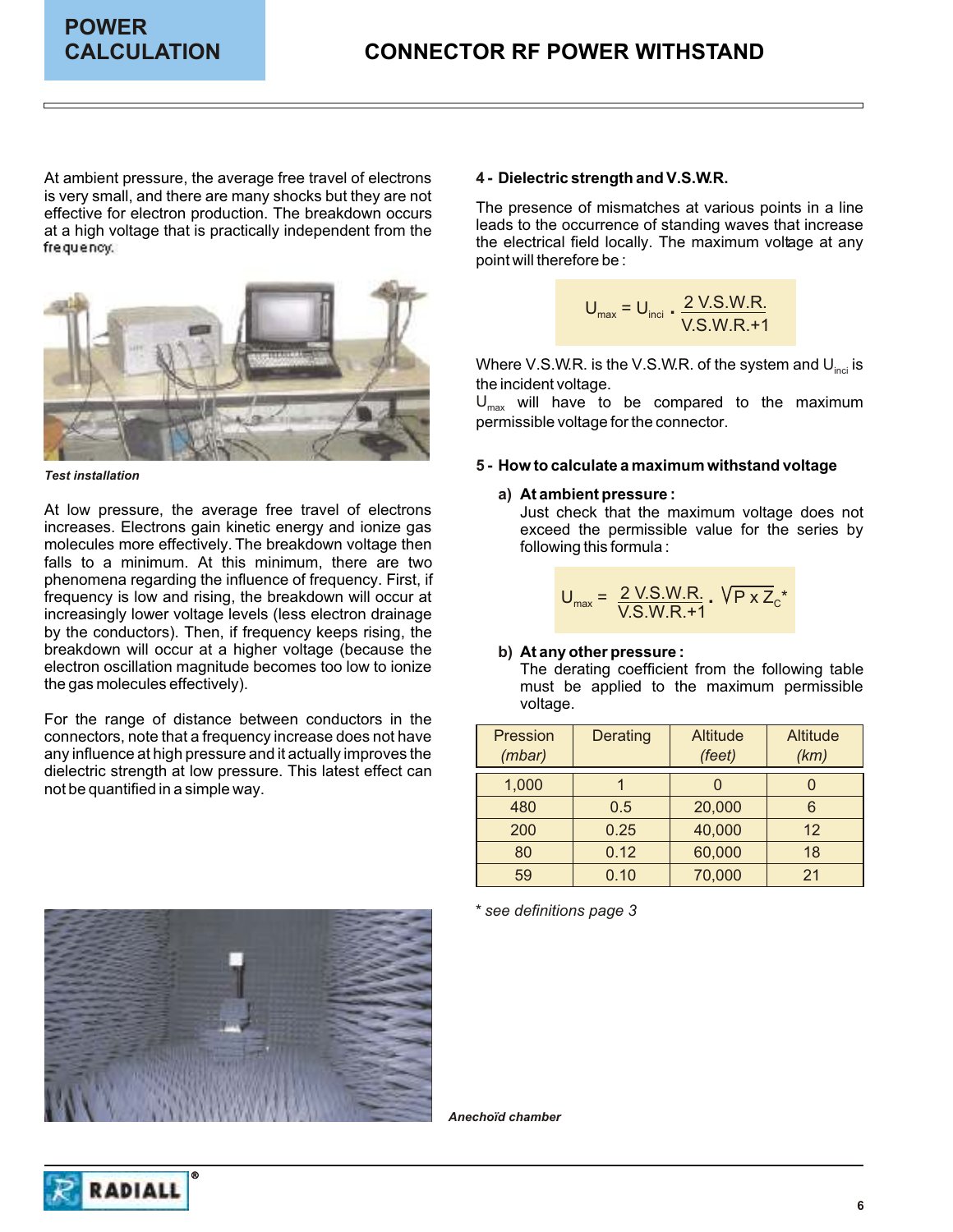Values are given for a V.S.W.R. of 1 and an outside temperature of 20°C at sea level.

#### **CALCULATION FORM**

**You must multiply the reference power of the used series (see table below) by the various correction factors (see the following page)**

$$
P = P_{\text{REF}} \times C_{\text{F}} \times C_{\text{T}} \times C_{\text{R}} \times C_{\text{A}}
$$

CORRECTION FACTORS

#### **REFERENCE POWER**

|                                 |                                                  | $P_{REF}$ (Watt) | $F_{REF}$ (GHz) |
|---------------------------------|--------------------------------------------------|------------------|-----------------|
| <b>MMS</b>                      | FR4 coplanar line                                |                  |                 |
| <b>MMT</b>                      | FR4 coplanar line                                | 40               |                 |
| <b>MCX</b>                      | right-angle on cable 2/50                        | 100              |                 |
|                                 | right-angle "full crimp" on cable 2/50           | 120              |                 |
|                                 | on cable 2.6/50                                  | 150              | .9              |
|                                 | right-angle "full crimp" on cable 2.6/50         | 200              |                 |
| <b>SMB</b>                      | right-angle on cable 2/50                        | 100              |                 |
|                                 | right-angle "full crimp" on cable 2/50           | 120              |                 |
|                                 | on cable 2.6/50                                  | 150              |                 |
|                                 | right-angle "full crimp" on cable 2.6/50         | 200              |                 |
| <b>SMA</b>                      | on cable .141"                                   | 100              |                 |
|                                 | on cable .141" microporous and SHF 8             | 130              |                 |
|                                 | with contact captivation by epoxy resin          | 40               | 18              |
| <b>BMA</b>                      | on cable .141"<br>100                            |                  |                 |
|                                 | on cable .141" microporous and SHF 8             | 130              |                 |
|                                 | with contact captivation by epoxy resin          | 40               |                 |
| <b>QMA</b><br>on cable 2.6/50/D |                                                  | 150              | 2.5             |
|                                 | on cable 5/50/D                                  |                  |                 |
| <b>TNC</b>                      | right-angle "full crimp" on cable 5/50 or 11/50* | 350              | 11              |
| TNC 18 GHz                      | on cable .141"                                   | 140              |                 |
|                                 | on cable SHF 8                                   | 150              | 18              |
|                                 | on cable SHF 5                                   | 170              |                 |
| N                               | right-angle "full crimp" on cable 5/50 or 11/50* | 350              | 11              |
| <b>N 18 GHz</b>                 | male plug on cable .141" and cable SHF 8         |                  | 18              |
|                                 | female jack on cable .141" and cable SHF 8       |                  |                 |
| QN                              | right-angle "full crimp" on cable 5/50 or 11/50* | 350              | 2.5             |
| $7/16$                          | on cable 11/50*                                  | 800              | 7.5             |

*\* provided that the cable supports such power levels.*

*Please consult us for other cables or series.*

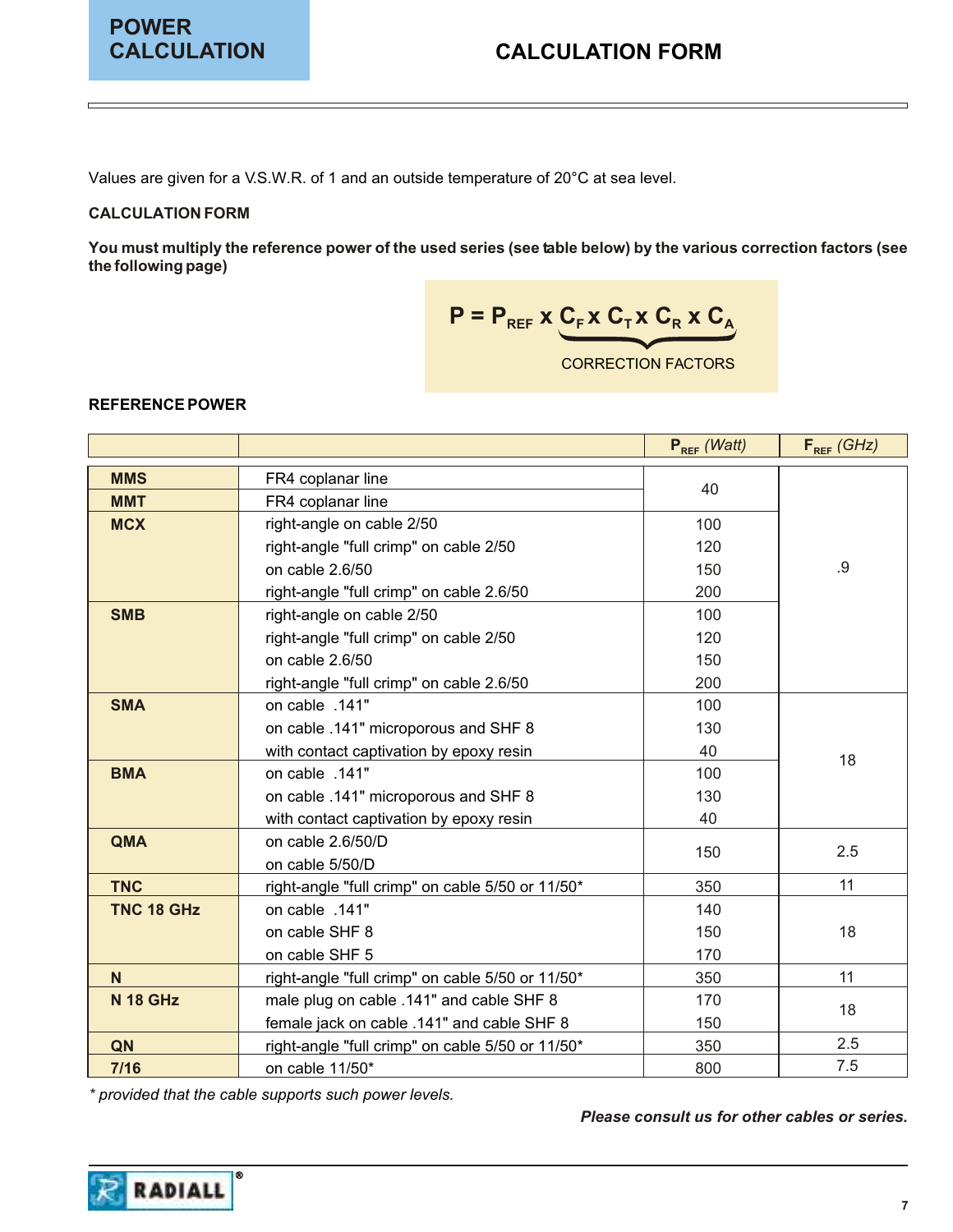#### **CORRECTION FACTORS**

|                 | $C_F$<br>Frequency (GHz)      | $C_T$<br>Temperature (°C)<br>$C_T$ max =1 | $C_R$<br>max V.S.W.R.<br>view from connector  | $C_{A}$<br>Altitude (h in Km)<br>for absolute vacuum, |
|-----------------|-------------------------------|-------------------------------------------|-----------------------------------------------|-------------------------------------------------------|
|                 |                               |                                           |                                               | $C_A = 0.2$                                           |
| <b>MMS</b>      | $C_F = .95 \times F^{-0.52}$  | $C_T$ = 1 - $\frac{7.55 (T-20)}{1,000}$   |                                               |                                                       |
| <b>MMT</b>      | $C_F$ max = 3                 |                                           |                                               |                                                       |
| <b>MCX</b>      | $C_F = .96 \times F^{-0.36}$  |                                           |                                               |                                                       |
| <b>SMB</b>      | $C_F$ max = 20                |                                           |                                               |                                                       |
| <b>SMA</b>      | $C_F = 3.55 \times F^{-0.44}$ | $C_T = 1 - \frac{7.5 (T-20)}{T}$          |                                               |                                                       |
| <b>BMA</b>      | $C_F$ max = 20                | 1,000                                     |                                               |                                                       |
| QMA             | $C_F = 1.5 \times F^{-0.44}$  |                                           |                                               |                                                       |
|                 | $C_F$ max = 13                |                                           |                                               |                                                       |
| <b>TNC</b>      | $C_F = 3.47 \times F^{-0.5}$  | $5($ T-20)<br>$C_T = 1 -$                 | $C_R = \frac{(V.S.W.R.+1)^2}{4 (V.S.W.R.)^2}$ |                                                       |
|                 | $C_F$ max = 20                | 1,000                                     |                                               | $C_A$ = 1 - .033 x h                                  |
| TNC 18 GHz      | $C_F = 3.55 \times F^{-0.44}$ | $C_T = 1 - \frac{7.5 (T-20)}{T}$          |                                               |                                                       |
|                 | $C_F$ max = 20                | 1,000                                     |                                               |                                                       |
| N               | $C_F = 3.47 \times F^{-0.5}$  | $5($ T-20)                                |                                               |                                                       |
|                 | $C_F$ max = 20                | $C_T = 1 - \frac{1}{2}$<br>1,000          |                                               |                                                       |
| <b>N 18 GHz</b> | $C_F = 4.47 \times F^{-0.52}$ |                                           |                                               |                                                       |
|                 | $C_F$ max = 20                |                                           |                                               |                                                       |
| QN              | $C_F = 1.58 \times F^{-0.5}$  |                                           |                                               |                                                       |
|                 | $C_F$ max = 20                | $C_T = 1 - \frac{7.5 (T-20)}{1,000}$      |                                               |                                                       |
| 7/16            | $C_F = 2.51 \times F^{-0.46}$ |                                           |                                               |                                                       |
|                 | $C_F$ max = 15                |                                           |                                               |                                                       |

#### **ALTITUDE/PRESSURE** (for information)

| Altitude (Km)                   |      |        | $\sim$<br>. . | ن.     |
|---------------------------------|------|--------|---------------|--------|
| Altitude (feet)                 |      | 20,000 | 40.000        | 60,000 |
| <b>Pressure</b> ( <i>mbar</i> ) | ,000 | 480    | 200           | 80     |

*A complete range of power devices is also available.*

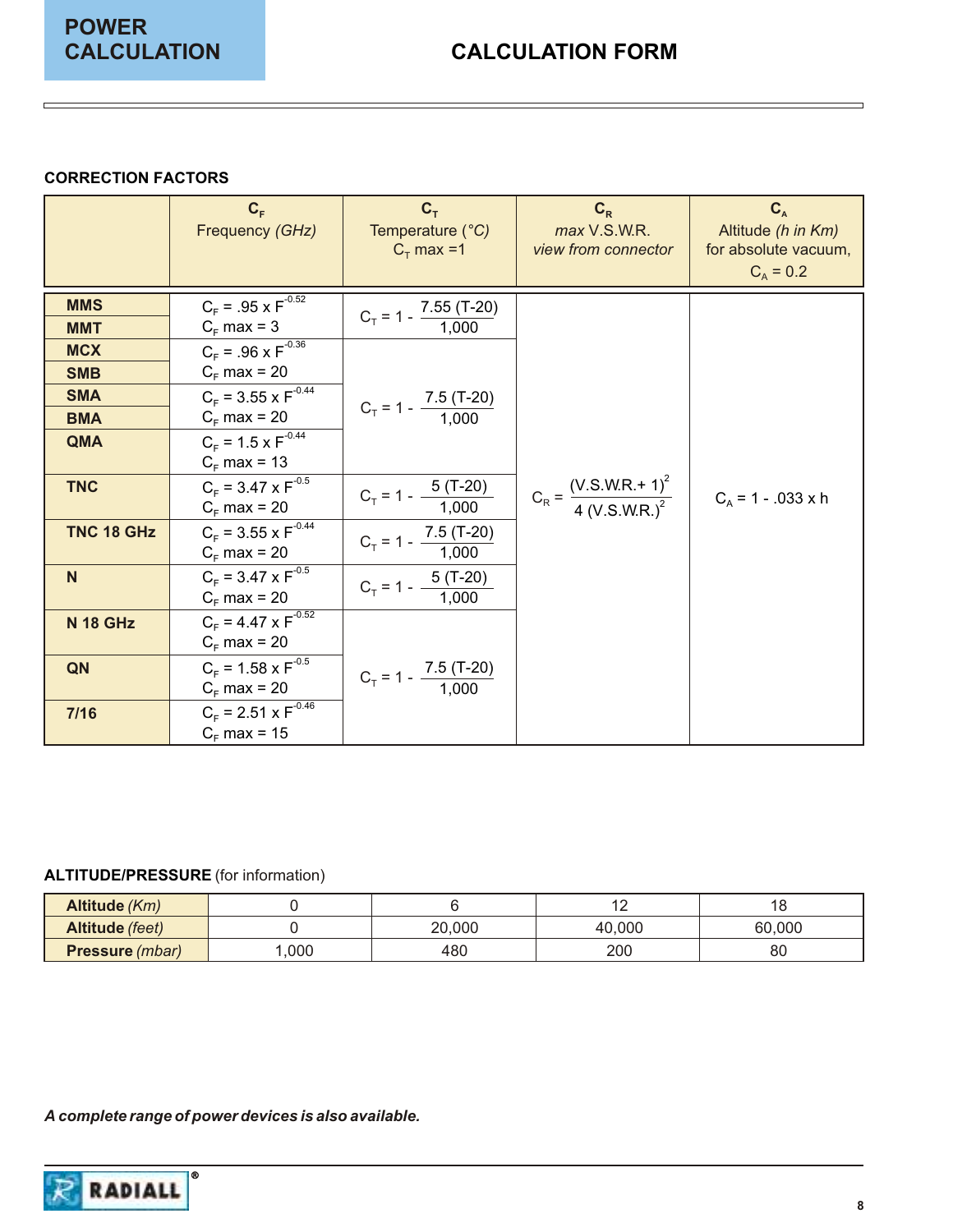## **CATALOG P/N**

| <b>COMPACT</b> | D1 D004 BE | <b>QMA</b>          | D1 C123 CE |
|----------------|------------|---------------------|------------|
| <b>MMS</b>     | D1 C209 CE | TNC-TNC 18 GHz      | D1 C143 CE |
| <b>MMT</b>     | D1 C210 CE | N                   | D1 C161 CE |
| <b>MCX</b>     | D1 C113 CE | N <sub>18</sub> GHz | D1 C163 CE |
| <b>SMB</b>     | D1 C114 CE | QN                  | D1 C164 CE |
| <b>SMA</b>     | D1 C125 CE | 7/16                | D1 C185 CE |
| <b>BMA</b>     | D1 C128 DE |                     |            |

| <b>QMA</b>            | D1 C123 CE |
|-----------------------|------------|
| <b>TNC-TNC 18 GHz</b> | D1 C143 CE |
| N                     | D1 C161 CE |
| <b>N18 GHz</b>        | D1 C163 CE |
| QN                    | D1 C164 CE |
| 7/16                  | D1 C185 CE |